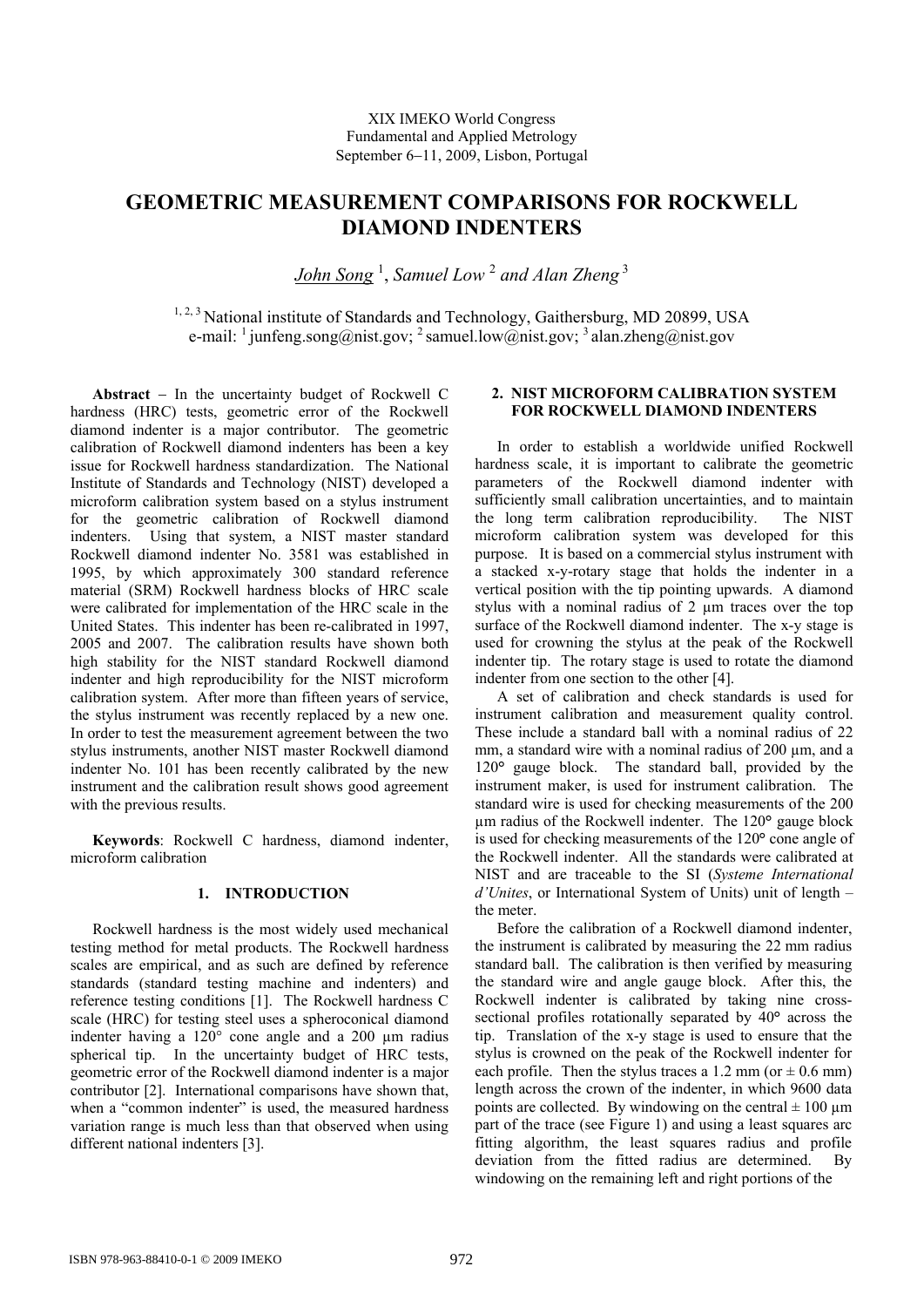

Figure 1. Three windows for data fitting of tip radius and profile deviations at  $\pm 100 \mu$ m of the center and for cone angle and cone flank straightness fitting at  $\pm$  (100 to 450) µm of the left and right.

trace, located from  $-450 \mu m$  to  $-100 \mu m$  on the left and from  $+100 \mu m$  to  $+450 \mu m$  on the right (Figure 1), and using the least squares line fitting algorithm, the indenter cone angle and cone flank straightness error are determined. The indenter holder axis alignment error is also calculated from the cone angle measurements. The surface roughness can be measured on the cone surface of the traced profile by selecting the appropriate filter cut-off. The last step in the calibration procedure is to check the measurements by remeasuring the standard wire and angle gauge block check standards.

The expanded measurement uncertainties  $(k = 2)$  for the calibrations of Rockwell diamond indenters are  $\pm$  0.3 µm for the 200  $\mu$ m nominal tip radius calibrations and  $\pm$  0.01° for the 120**°** nominal cone angle calibrations [4]. The complex microform geometric features of the Rockwell diamond indenter—the profile deviations from the least squares radius, the cone flank straightness, the holder axis alignment error and the surface finish roughness—can also be calibrated [4].

#### **3. CALIBRATION RESULTS**

The NIST microform calibration system was established in 1994. In 1995, a group of 11 Rockwell diamond indenters were calibrated by this system and yielded consistent geometric parameters. When these indenters were tested at the NIST standard Rockwell hardness testing machine, they also yielded consistent hardness performance [3]. The No. 3581 indenter from this group was selected as one of the NIST master standard Rockwell diamond indenters for the calibration of approximately 300 standard reference material (SRM) standard HRC blocks for establishment of the HRC scale in the United States [1, 5].

### **4. CALIBRATION REPRODUCIBILITY TESTS**

 The calibration reproducibility of the NIST microform calibration system and the long term stability of the NIST master standard Rockwell diamond indenters are both important for maintaining the established HRC scale in the U.S. For that reason, the No. 3581 indenter was recalibrated in 1997, 2005 and 2007. The results from all three re-calibration runs, as well as the original calibration results from 1995, agree very well [6]. These results demonstrate both a high stability for the geometric parameters of the NIST master Rockwell indenter and high reproducibility for the microform calibration system.

After more than fifteen years of service, the old stylus instrument used for the microform calibration system was recently replaced by a new one. Meanwhile, some hardware and software have also been upgraded. In order to test the measurement reproducibility, another NIST master Rockwell indenter, No. 101, has been recently calibrated by the new instrument and compared with the old results calibrated by two other stylus instruments.

NIST 101 master Rockwell diamond indenter is used for the calibration of about 200 NIST standard reference material (SRM) Rockwell hardness blocks of HR15N and HR30N scales [7, 8]. Table 1 shows the calibration results for No. 101 master indenter calibrated in 1996, 2007 and 2009 using three different stylus instruments. The 1996 calibration used the original stylus instrument of the microform calibration system. The 2007 calibration used a demo instrument of the same type as the new instrument. The 2009 calibration uses the new stylus instrument, after the No. 101 indenter had been used for the calibrations of SRM Rockwell hardness blocks of HR15N and HR30N scales with about 2000 indentations. In Table 1, the last two calibration results dated on 4/07/2009 are from the same set of calibration data using the new instrument, but with different window sizes for data analyses. We will discuss it in next section. Uncertainties shown in Table 1 are reported for  $k = 2$ .

 From Table 1, it can be seen that three calibrations for No. 101 indenter using three different instruments in 1996, 2007 and 2009 have very good agreement. For example, the mean spherical tip radius was calibrated to be 196.83  $\mu$ m  $\pm$ 0.70  $\mu$ m in 1996, 196.76  $\mu$ m  $\pm$  0.72  $\mu$ m in 2007, and 197.09  $\mu$ m  $\pm$  0.64  $\mu$ m in 2007. The mean cone angle was calibrated to be  $119.967^{\circ} \pm 0.020^{\circ}$  in 1996,  $119.969^{\circ} \pm 0.021^{\circ}$  in 2007, and  $119.962^{\circ} \pm 0.016^{\circ}$  in 2009. The profile deviations from the least squares radii: the maximum peak height *Pp* and maximum valley depth *Pv*, and the cone flank straightness *Pt* also show good agreement (see Table 1). These results once again demonstrate the stability of the NIST master Rockwell diamond indenter and the long term reproducibility of the NIST microform calibration system. Both are important issues for maintaining the long term stability of the established national HRC scale.

## **5. WINDOW SIZES FOR THE CALIBRATION OF ROCKWELL INDENTERS**

For the calibration of Rockwell diamond indenters, three window sizes must be previously specified for the data analyses to calculate the least squares radius and its profile deviations in the center and the cone angle and cone flank straightness in the left and right. For an ideally shaped Rockwell indenter as specified in the ASTM E18-07 and ISO 6508-3:2005(E) standards [7, 8], i.e., 200 µm tip radius blending with a 120° cone angle in a true tangential manner,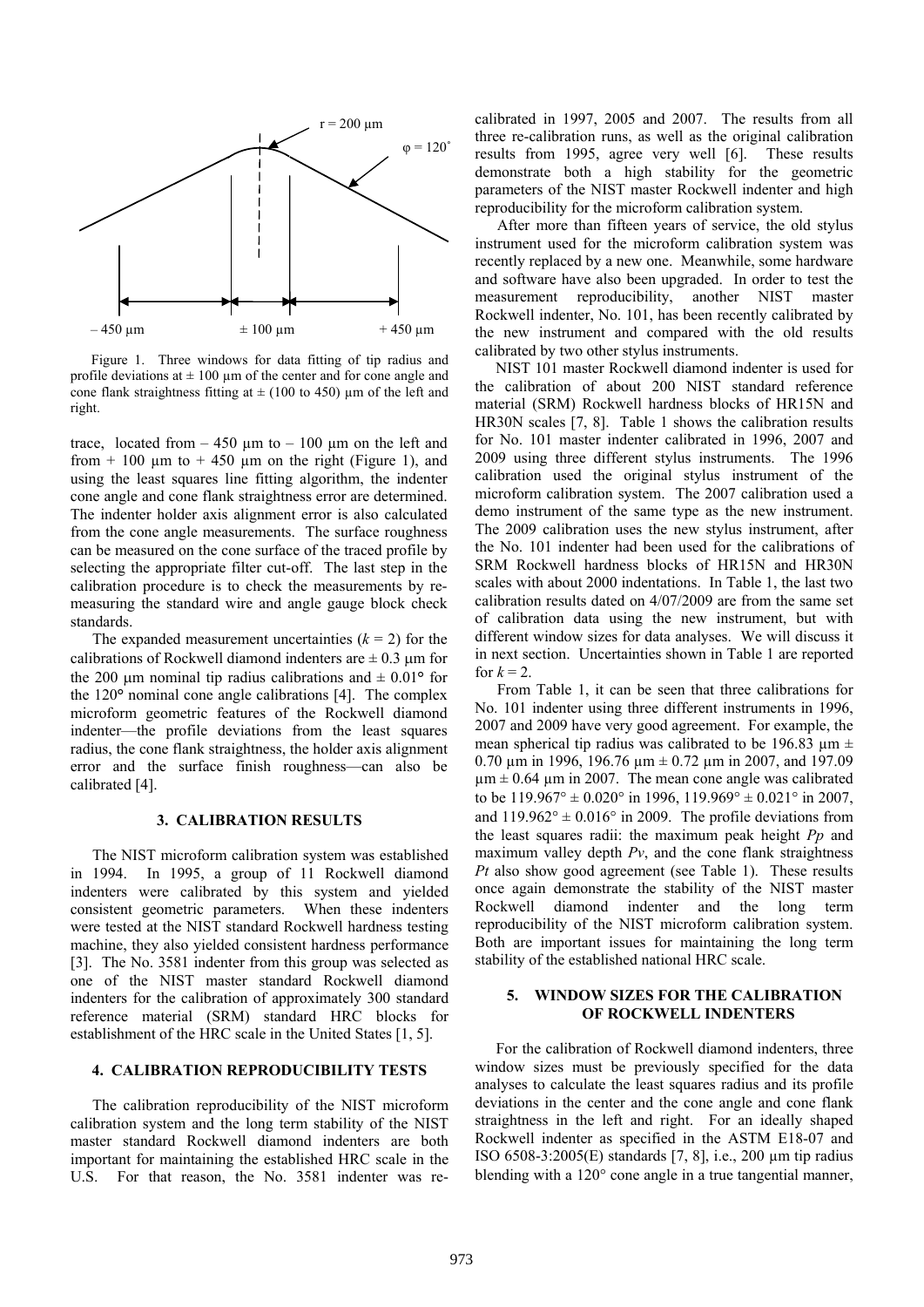the window sizes must be  $\pm$  100 µm for the tip radius calibration; and  $\pm$  (100 to at least 446.4) µm along the *x*-axis for the left and right contributions to the cone angle calibration. The foregoing specification is calculated from the requirement of a "minimum length of 0.4 mm" along the sloping surface for the cone angle calibration as specified in ASTM and ISO standard [7, 8]. In practice, we round off the window to  $\pm$  (100 to 450) µm (see Figure 1).

 For the calibration of NIST master standard Rockwell indenters, we use a window size of  $\pm$  100 µm for the tip radius and profile deviation calibration and  $\pm$  (100 to 450) µm for the left and right side of cone angle and flank straightness calibration. It works well for our standard Rockwell indenters with a shape close to the ideal shape. However, the Rockwell hardness test method standards of ASTM-International (ASTM) and the International Organization for Standardization (ISO) specify ranges of acceptable tolerances on the tip radius and cone angle [7, 8]. Depending on the actual radii of the indenters within these tolerances, the window sizes can vary by up to approximately  $\pm 4$  µm. An additional consideration is that industrial Rockwell indenters deviate slightly from the ideal shape in the transition area between the radial tip surface and the linear cone surface. Perhaps in light of these deviations, both the ASTM and ISO standards [7, 8] specify that the straightness of the cone flank is measured "adjacent to the blend" and so leaves some flexibility about the choice of position of the windows on the flanks.

Besides the window size of  $\pm$  (100 to 450) um we used for the calibration of our master standard indenters, we have recently tested the effect of different window positions for the calibration of cone angle and cone flank straightness of the industrial standard indenters. We tested several indenters using  $\pm$  (105 to 450) µm and  $\pm$  (110 to 450) µm window sizes for data analyses of the cone angle and cone flank straightness, and compared the results with those using the  $\pm$  (100 to 450) µm window size.

In general, by narrowing the window size from  $\pm (100 \text{ to }$ 450) um to  $\pm$  (105 to 450) um or  $\pm$  (110 to 450) um, the straightness error of cone flank is reduced. It also decreases the value of the cone angle, but not significantly. If the shape of the calibrated indenter is close to the ideal shape, the calibration differences would be small between the three different window sizes. As an example, Table 1 shows two sets of data analyses for the same set of calibration data of the No. 101 indenter recently calibrated on 4/07/2009, in which different window sizes of  $\pm$  (100 to 450) µm and  $\pm$ ( $105$  to  $450$ )  $\mu$ m are used for cone angle and cone flank straightness data analyses. It can be seen that the mean cone angle was calibrated as  $119.962^{\circ} \pm 0.016^{\circ}$  using  $\pm (100 \text{ to }$ 450) µm window; and  $119.955^{\circ} \pm 0.016^{\circ}$  using  $\pm (105 \text{ to } 100 \text{ m})$ 450) µm window. The cone flank straightness *Pt* was calculated to be 0.51 µm using the  $\pm$  (100 to 450) µm window; and 0.43  $\mu$ m using  $\pm$  (105 to 450)  $\mu$ m window (note: this is the largest of the 18 values calculated left and right from the nine sections). However, if the shape of the calibrated Rockwell indenter is near the limits of the tolerances, then the measurement differences caused by varying the window sizes could be significant, especially for

the calibration of the cone flank straightness in an assessment of indenter quality.

#### **6. SUMMARY**

A new stylus instrument has been adapted to the calibration of the geometric parameters of Rockwell diamond indenters at NIST, replacing one in use since 1994. In order to test for the stability of the indenters and reproducibility for the geometric calibrations, the No. 101 NIST master Rockwell diamond indenter has been measured by the new stylus instrument and compared with the previous measurement results using two different stylus instruments. The three calibration results from 1996, 2007 and 2009 have shown very good agreement. The results demonstrate both the stability of the NIST master indenter and the long term reproducibility of the NIST calibration system.

For measurement of geometric parameters of Rockwell diamond indenters, the window positions and sizes must be specified in the data analysis. This is especially important for calculation of least squares radius and profile deviation in the center and cone flank straightness in the left and right. Furthermore, the blend area of the tip radius and cone angle must be accounted for when choosing window positions.

#### **REFERENCES**

- [1] Low, S., *Rockwell Hardness Measurement of Metallic Materials,* NIST Special Publication 960-5, National Institute of Standards and Technology (2001).
- [2] Liggett, W., Low, S., Pitchure, D., and Song, J., "Capability in Rockwell C scale hardness," *J. Res. NIST*, **105**(4), 511-533 (2000).
- [3] Song, J., Low, S., Pitchure, D., Germak, A., DeSogus, S., Polzin, T., Yang, H., Ishida, H., and Barbato, G., "Establishing a world-wide unified Rockwell hardness scale with metrological traceability," *Metrologia*, **34**(4), BIPM, Paris, 331-342 (1997).
- [4] Song, J., Rudder, F., Vorburger, T., and Smith, J., "Microform calibration uncertainties of Rockwell diamond indenters," *J. Res. NIST*, **100**(5), 543-561 (1995).
- [5] Low, S., Gettings, R., Liggett, W., and Song, J., "Rockwell hardness - A method-dependent standard reference material," *Proc. National Conference of Standard Laboratories*, Charlotte, NC (1999).
- [6] Song, J., Low, S. and Zheng, A., "NIST microform calibration system for Rockwell hardness standardization," in *Proc. SPIE - The 4th International Symposium on Precision Mechanical Measurements (ISPMM)*, SPIE **7130**, p.I-7, Bellingham, WA, 2008.
- [7] ASTM E18-07 *Standard Test Method for Rockwell Hardness of Metallic Materials,* ASTM, Philadelphia (2007).
- [8] ISO 6508-3:2005(E) *Metallic Materials Rockwell hardness test – Part 2: Verification and calibration of testing machines (scales A, B, C, D, E, F, G, H, K, N, T),* ISO, Geneva (2005).